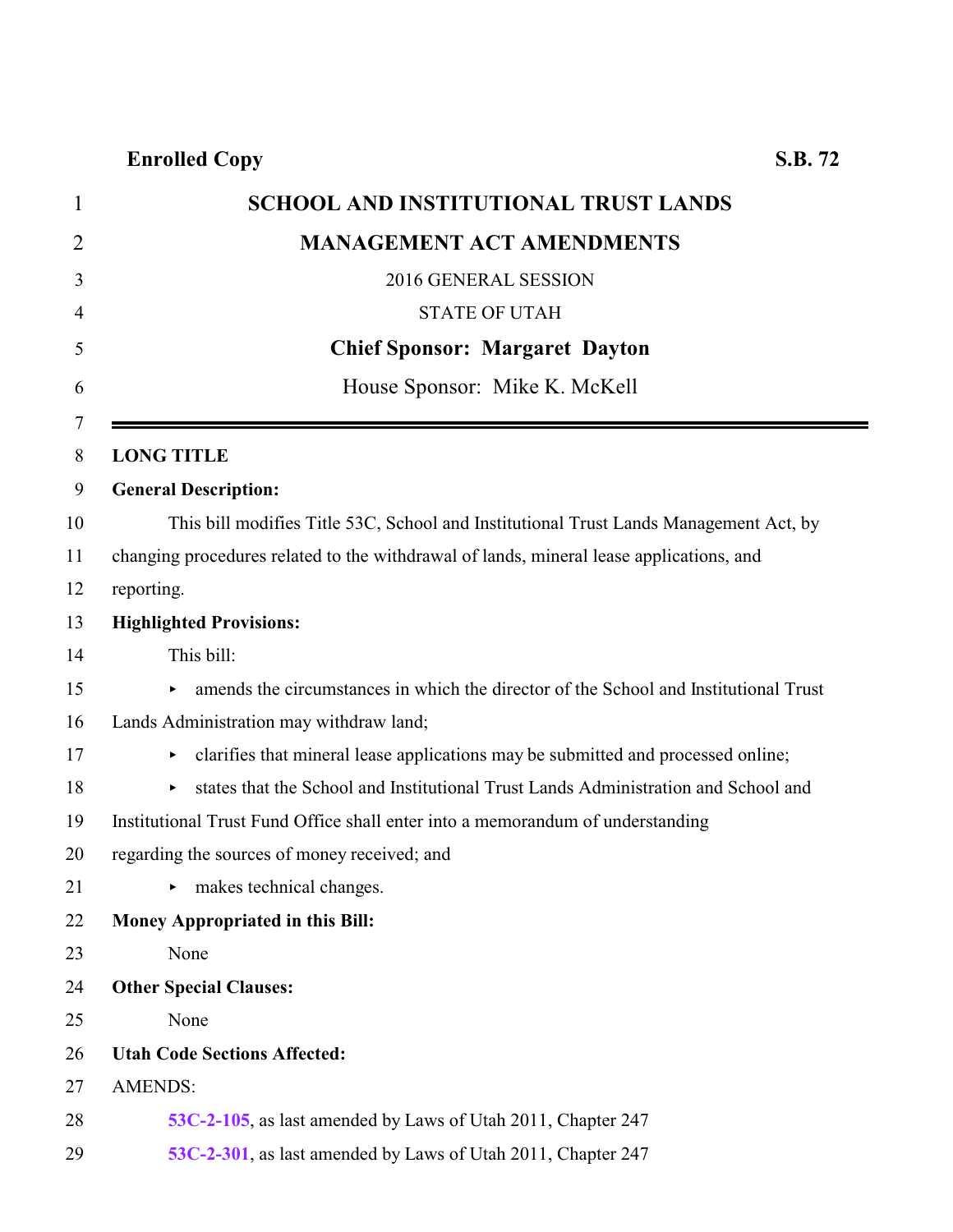## <span id="page-1-0"></span>**S.B. 72 Enrolled Copy**

<span id="page-1-1"></span>

| 53C-2-407, as last amended by Laws of Utah 2011, Chapter 247                                          |
|-------------------------------------------------------------------------------------------------------|
| 53C-3-102, as last amended by Laws of Utah 2014, Chapter 426                                          |
| Be it enacted by the Legislature of the state of Utah:                                                |
| Section 1. Section 53C-2-105 is amended to read:                                                      |
| 53C-2-105. Withdrawal of trust lands from leasing, disposition, or use.                               |
| (1) The director may at any time withdraw trust lands from:                                           |
| $[\text{(+)}]$ (a) applications for leasing, permitting, sale, or other disposition of any nature     |
| upon a finding that the interests of the trust would best be served through withdrawal; or            |
| $[\frac{1}{2}]$ (b) surface occupancy or $[\text{use}]$ one or more specific uses upon a finding that |
| continued occupancy or use would cause:                                                               |
| (i) resource degradation[ $\cdot$ ];                                                                  |
| (ii) interference with the activities of the administration or the administration's                   |
| authorized lessees or permittees; or                                                                  |
| (iii) a threat to public safety.                                                                      |
| The director may, by rule and subject to Subsection (3), withdraw trust lands from<br>(2)             |
| public target shooting.                                                                               |
| Before board review of a rule, as described in Subsection $53C-1-303(1)(c)$ , that<br>(3)             |
| withdraws land from public target shooting, the director shall consult with:                          |
| (a) the sheriff of the county where the proposed withdrawal will occur; and                           |
| (b) representatives from leading sports shooting organizations.                                       |
| Section 2. Section 53C-2-301 is amended to read:                                                      |
| 53C-2-301. Trespassing on trust lands -- Penalties.                                                   |
| (1) A person is liable for the civil damages prescribed in Subsection (2) and, unless a               |
| greater penalty is prescribed in another part of the law, is guilty of a class B misdemeanor if the   |
| person, without written authorization from the director:                                              |
| (a) removes, extracts, uses, consumes, or destroys any mineral resource, gravel, sand,                |
| soil, vegetation, water resource, or improvement on trust lands;                                      |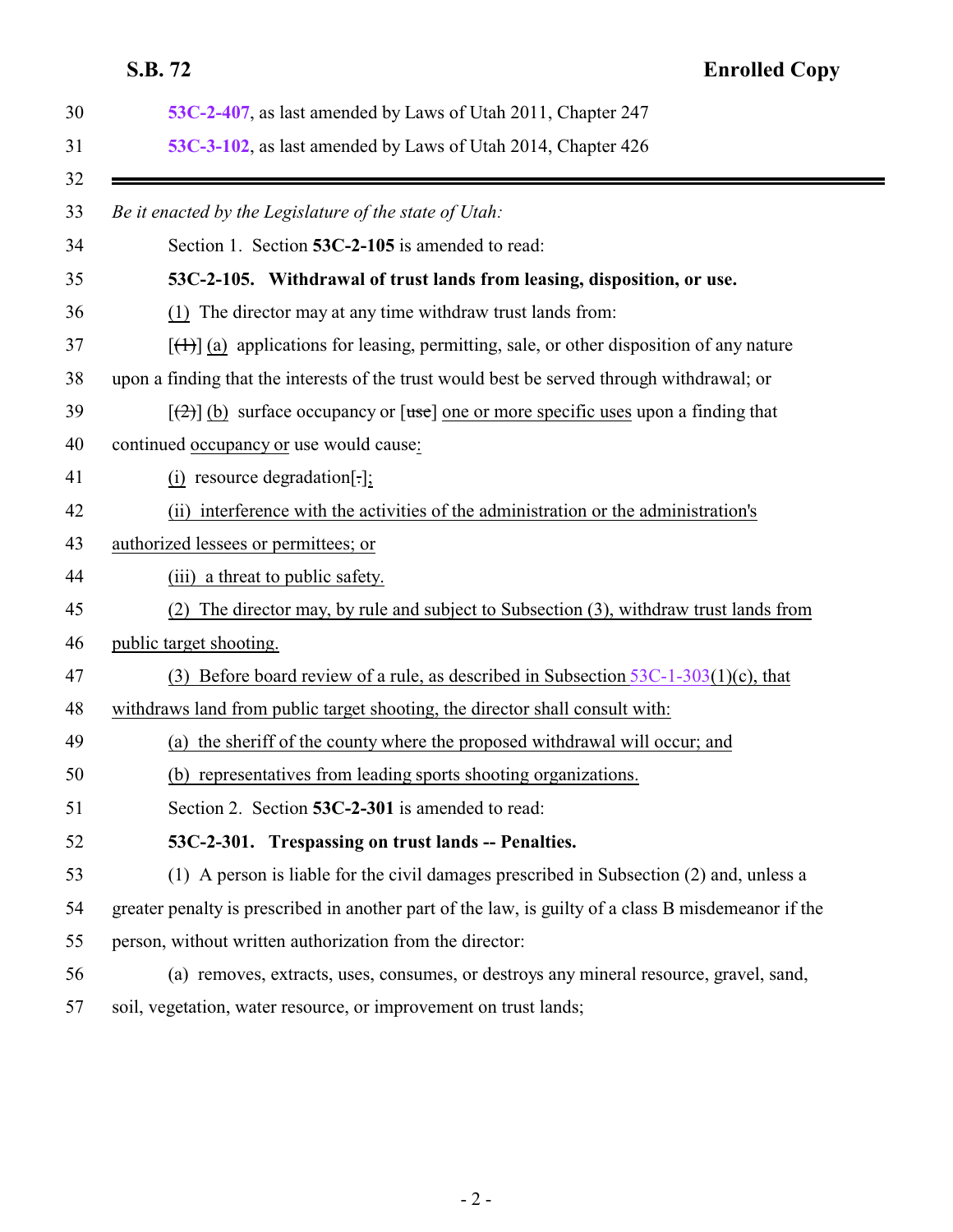## **Enrolled Copy S.B. 72**

| 58 | (b) grazes livestock on trust lands;                                                           |
|----|------------------------------------------------------------------------------------------------|
| 59 | (c) uses, occupies, or constructs improvements or structures on trust lands;                   |
| 60 | (d) uses or occupies trust lands for more than 30 days after the cancellation or               |
| 61 | expiration of written authorization;                                                           |
| 62 | (e) knowingly and willfully uses trust lands for commercial gain;                              |
| 63 | (f) appropriates, alters, injures, or destroys any improvement or any historical,              |
| 64 | prehistorical, archaeological, or paleontological resource on trust lands;                     |
| 65 | (g) trespasses upon, uses, commits waste, dumps refuse, or occupies trust land;                |
| 66 | (h) interferes with the activities of an employee or agent of the administration on trust      |
| 67 | lands; or                                                                                      |
| 68 | (i) interferes with activities of a lessee or other person [which] that have been              |
| 69 | authorized by the administration, whether or not the trust land has been withdrawn from        |
| 70 | occupancy or use pursuant to Subsection $53C-2-105(1)(b)$ .                                    |
| 71 | (2) A person who commits any act described in Subsection (1) is liable for damages in          |
| 72 | the amount of whichever of the following is greatest:                                          |
| 73 | (a) three times the value at the point of sale of the mineral or other resource removed,       |
| 74 | destroyed, or extracted;                                                                       |
| 75 | (b) three times the amount of damage committed;                                                |
| 76 | (c) three times the cost to cure the damage;                                                   |
| 77 | (d) three times the value of any losses suffered as a result of interference with              |
| 78 | authorized activities; or                                                                      |
| 79 | (e) three times the consideration which would have been charged by the director for            |
| 80 | use of the land during the period of trespass.                                                 |
| 81 | (3) In addition to the damages described in Subsection (2), a person found guilty of a         |
| 82 | criminal act under Subsection (1) is subject to the penalties provided in Title 76, Chapter 3, |
| 83 | Punishments.                                                                                   |
| 84 | (4) The director shall deposit money collected under this section in the fund in which         |
| 85 | like revenues from that land would be deposited.                                               |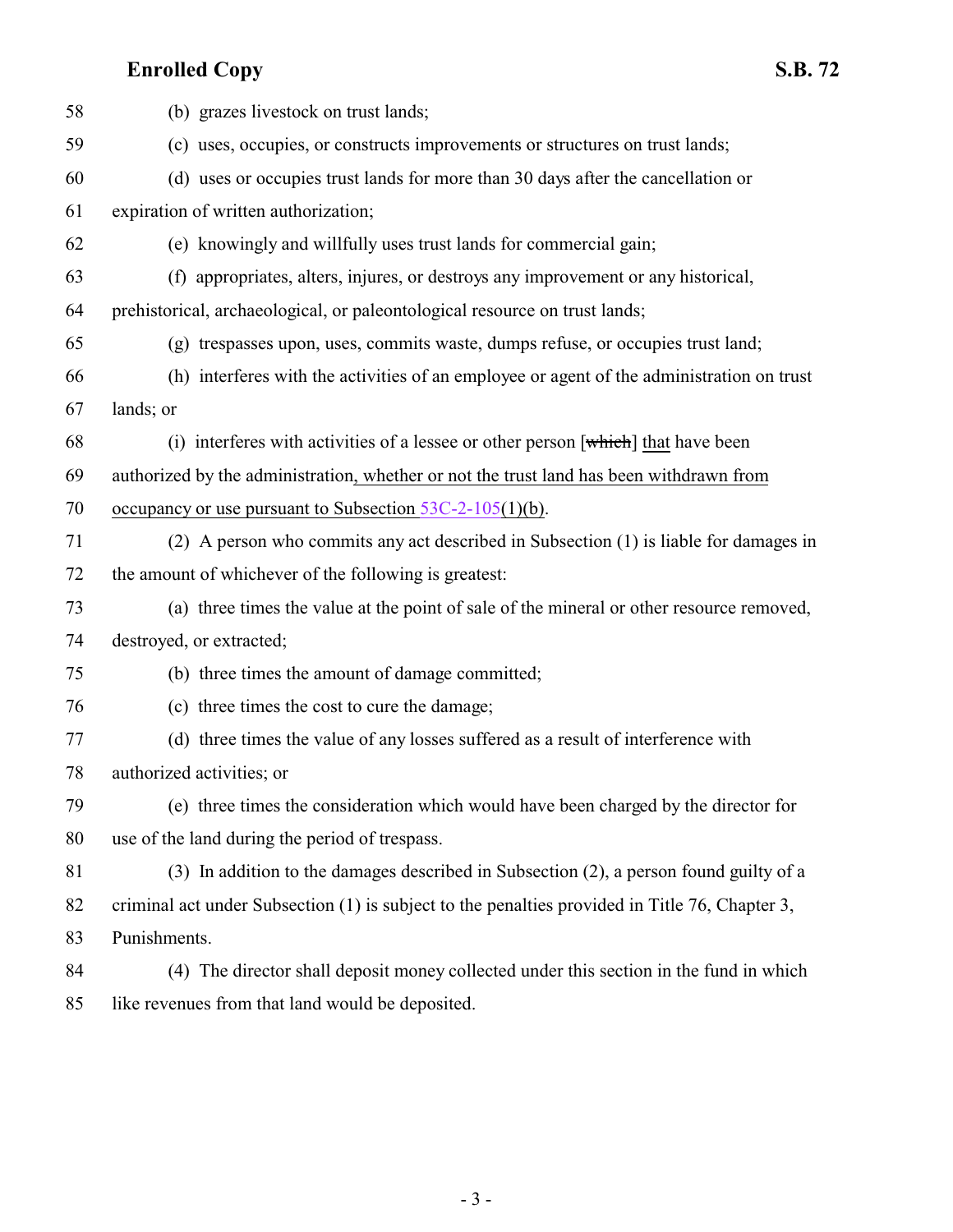# <span id="page-3-0"></span>**S.B. 72 Enrolled Copy**

| 86  | (5) The director may award a portion of any of the damages collected under this section            |
|-----|----------------------------------------------------------------------------------------------------|
| 87  | in excess of actual damages to the general fund of the county in which the trespass occurred as    |
| 88  | a reward for county assistance in the apprehension and prosecution of the trespassing party.       |
| 89  | Section 3. Section 53C-2-407 is amended to read:                                                   |
| 90  | 53C-2-407. Mineral lease application procedures.                                                   |
| 91  | (1) Lands that are not encumbered by a current mineral lease for the same resource, a              |
| 92  | withdrawal order, or other rule of the director prohibiting the lease of the lands, may be offered |
| 93  | for lease as provided in this section or may, with board approval, be committed to another         |
| 94  | contractual arrangement under Subsection $53C-2-401(1)(d)$ .                                       |
| 95  | (2) (a) A notice of the land available for leasing shall be posted in the administration's         |
| 96  | office or on the administration's website.                                                         |
| 97  | (b) The notice shall:                                                                              |
| 98  | (i) describe the land;                                                                             |
| 99  | (ii) indicate what mineral interest in each tract is available for leasing; and                    |
| 100 | (iii) state the last date, which shall be no less than 15 days after the notice is posted, on      |
| 101 | which bids may be received.                                                                        |
| 102 | $(3)$ (a) Applications for the lease of lands filed in the administration's office or online       |
| 103 | before the closing date stated in the notice shall be considered to be filed simultaneously.       |
| 104 | (b) The applications shall be:                                                                     |
| 105 | submitted in sealed envelopes or as required by the online bidding process; and<br>(i)             |
| 106 | (ii) [opened] disclosed in the administration's office at 10 a.m. of the first business day        |
| 107 | following the last day on which bids may be received.                                              |
| 108 | (c) Leases shall be awarded to the highest responsible, qualified bidder, in terms of the          |
| 109 | bonus paid in addition to the first year's rental, who submitted a bid in the manner required.     |
| 110 | (d) In cases of identical bids of successful bidders:                                              |
| 111 | (i) the right to lease shall be determined by drawing or oral auction;                             |
| 112 | (ii) the determination of whether to award the lease by drawing or oral auction shall be           |
| 113 | made at the sole discretion of the director; and                                                   |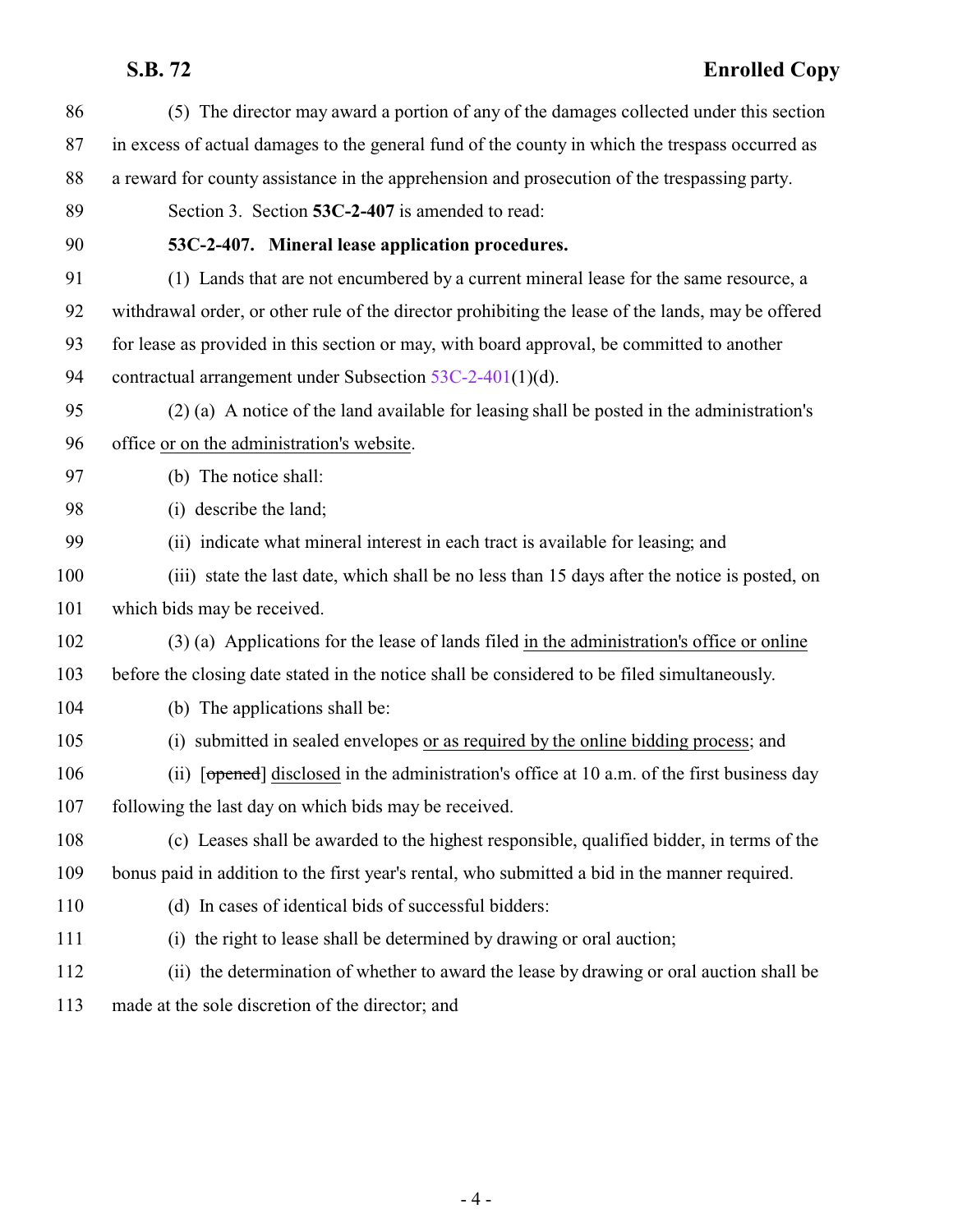# **Enrolled Copy S.B. 72**

| 114 | (iii) the drawing or oral auction shall be held in public at the administration's office in a                                |
|-----|------------------------------------------------------------------------------------------------------------------------------|
| 115 | manner calculated to optimize the return to the trust land beneficiary.                                                      |
| 116 | (4) (a) At the discretion of the director, mineral leases may be offered at an oral public                                   |
| 117 | auction.                                                                                                                     |
| 118 | (b) The director may set a minimum bid for a public auction.                                                                 |
| 119 | (5) The director may award a mineral lease without following the competitive bidding                                         |
| 120 | procedures specified in Subsections (3) and (4) or conducting an oral public auction, if the                                 |
| 121 | mineral lessee waives or relinquishes to the trust a prior mining claim, mineral lease, or other                             |
| 122 | right which in the opinion of the director might otherwise:                                                                  |
| 123 | (a) defeat or encumber the selection of newly acquired land, either for indemnity or                                         |
| 124 | other purposes, or the acquisition by the trust of any land; or                                                              |
| 125 | (b) cloud the title to any of those lands.                                                                                   |
| 126 | (6) Following the awarding of a lease to a successful bidder, deposits, except filing                                        |
| 127 | fees, made by unsuccessful bidders shall be returned to those bidders.                                                       |
| 128 | (7) (a) Subject to Section $53C-2-104$ , lands acquired through exchange or indemnity                                        |
| 129 | selection from the federal government shall be subject to the vested rights of unpatented                                    |
| 130 | mining claimants under the Mining Law of 1872, as amended, and other federal vested rights,                                  |
| 131 | both surface and minerals.                                                                                                   |
| 132 | (b) Subsection $(7)(a)$ does not prevent the director from negotiating the                                                   |
| 133 | accommodation of vested rights through any method acceptable to the parties.                                                 |
| 134 | (8) The director may lease lands $\left[\frac{\text{in the order in}}{\text{in}}\right]$ for which applications are filed or |
| 135 | submitted online if:                                                                                                         |
| 136 | (a) the director offers trust lands for lease for mineral purposes according to the                                          |
| 137 | procedures in Subsections (3) through (6) and the lands are not leased; or                                                   |
| 138 | (b) a period of time of not less than one year but less than three years has elapsed                                         |
| 139 | following:                                                                                                                   |
| 140 | a revocation of a withdrawal; or<br>(i)                                                                                      |
| 141 | the date an existing mineral lease is canceled, relinquished, surrendered, or<br>(ii)                                        |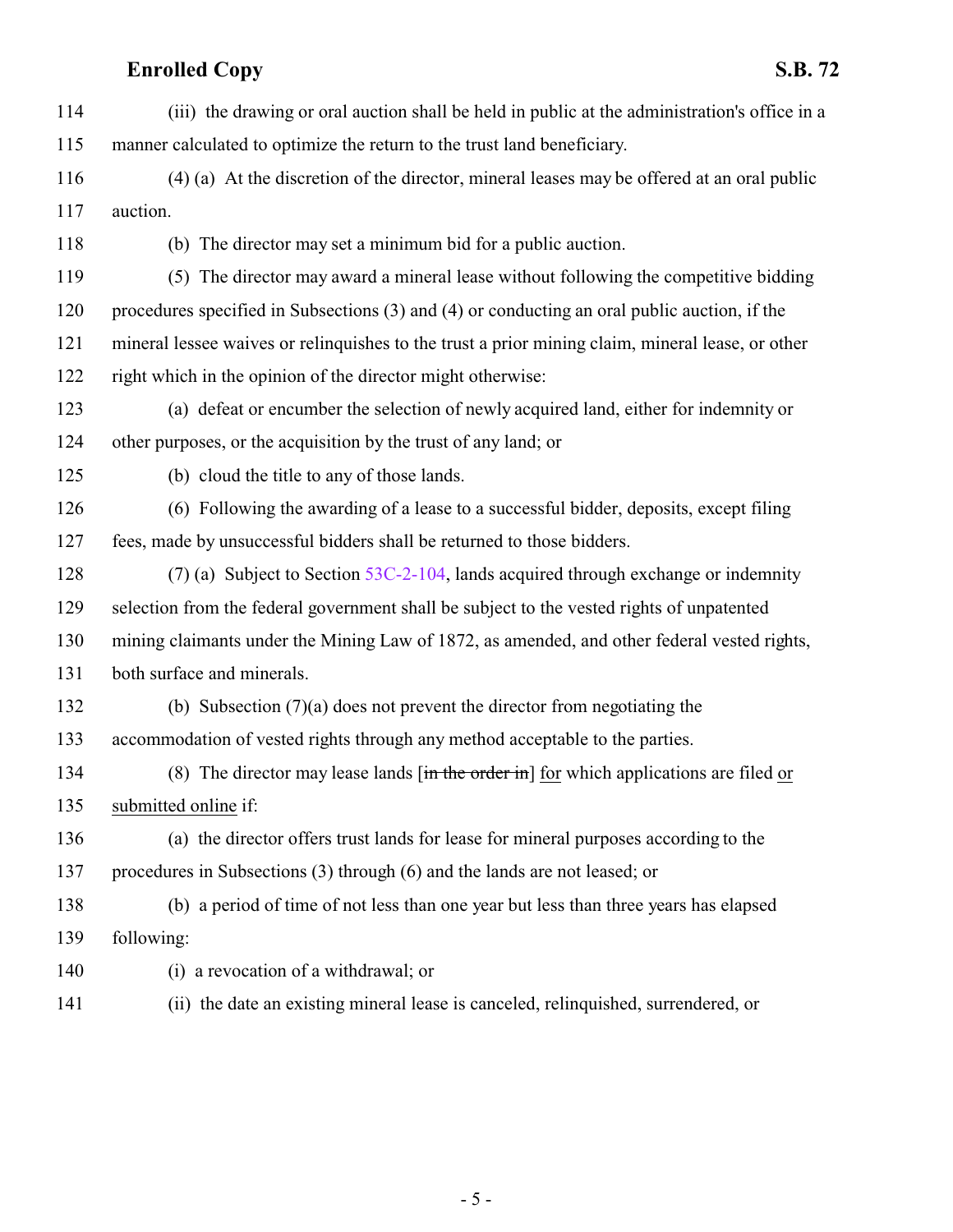<span id="page-5-0"></span>**S.B. 72 Enrolled Copy**

| 142 | terminated.                                                                                          |
|-----|------------------------------------------------------------------------------------------------------|
| 143 | Section 4. Section 53C-3-102 is amended to read:                                                     |
| 144 | 53C-3-102. Deposit and allocation of money received.                                                 |
| 145 | (1) (a) The director shall pay to the School and Institutional Trust Fund Office, created            |
| 146 | in Section 53D-1-201, all money received, accompanied by a statement showing the respective          |
| 147 | sources of this money.                                                                               |
| 148 | [(b) Each source shall be classified as to sales, rentals, royalties, interest, fees,                |
| 149 | penalties, and forfeitures.]                                                                         |
| 150 | (b) The administration and the School and Institutional Trust Fund Office shall enter                |
| 151 | into a memorandum of understanding detailing:                                                        |
| 152 | (i) the classification of sources of money; and                                                      |
| 153 | (ii) other relevant information, as determined by the administration and the School and              |
| 154 | Institutional Trust Fund Office.                                                                     |
| 155 | (2) All money received from the sale of lands granted by Section 6 of the Utah                       |
| 156 | Enabling Act for the support of the common schools, all money received from the sale of lands        |
| 157 | selected in lieu of those lands, all money received from the United States under Section 9 of the    |
| 158 | Utah Enabling Act, all money received from the sale of lands or other securities acquired by the     |
| 159 | state from the investment of those funds, all sums paid for fees, all forfeitures, and all penalties |
| 160 | paid in connection with these sales shall be deposited in the Permanent State School Fund.           |
| 161 | (3) All money received from the sale or other disposition of institutional trust lands               |
| 162 | granted to the state by the United States under Section 7, 8, or 12 of the Utah Enabling Act, and    |
| 163 | all sums paid for fees, forfeitures, and penalties received in connection with these sales or        |
| 164 | dispositions shall go to the respective permanent funds established for the benefit of those         |
| 165 | institutions under the Utah Enabling Act and the Utah Constitution.                                  |
| 166 | (4) (a) All lands acquired by the state through foreclosure of mortgages securing school             |
| 167 | or institutional trust funds or through deeds from mortgagors or owners of those lands shall         |
| 168 | become a part of the respective school or institutional trust lands.                                 |
|     |                                                                                                      |

(b) All money received from these lands shall be treated as money received from